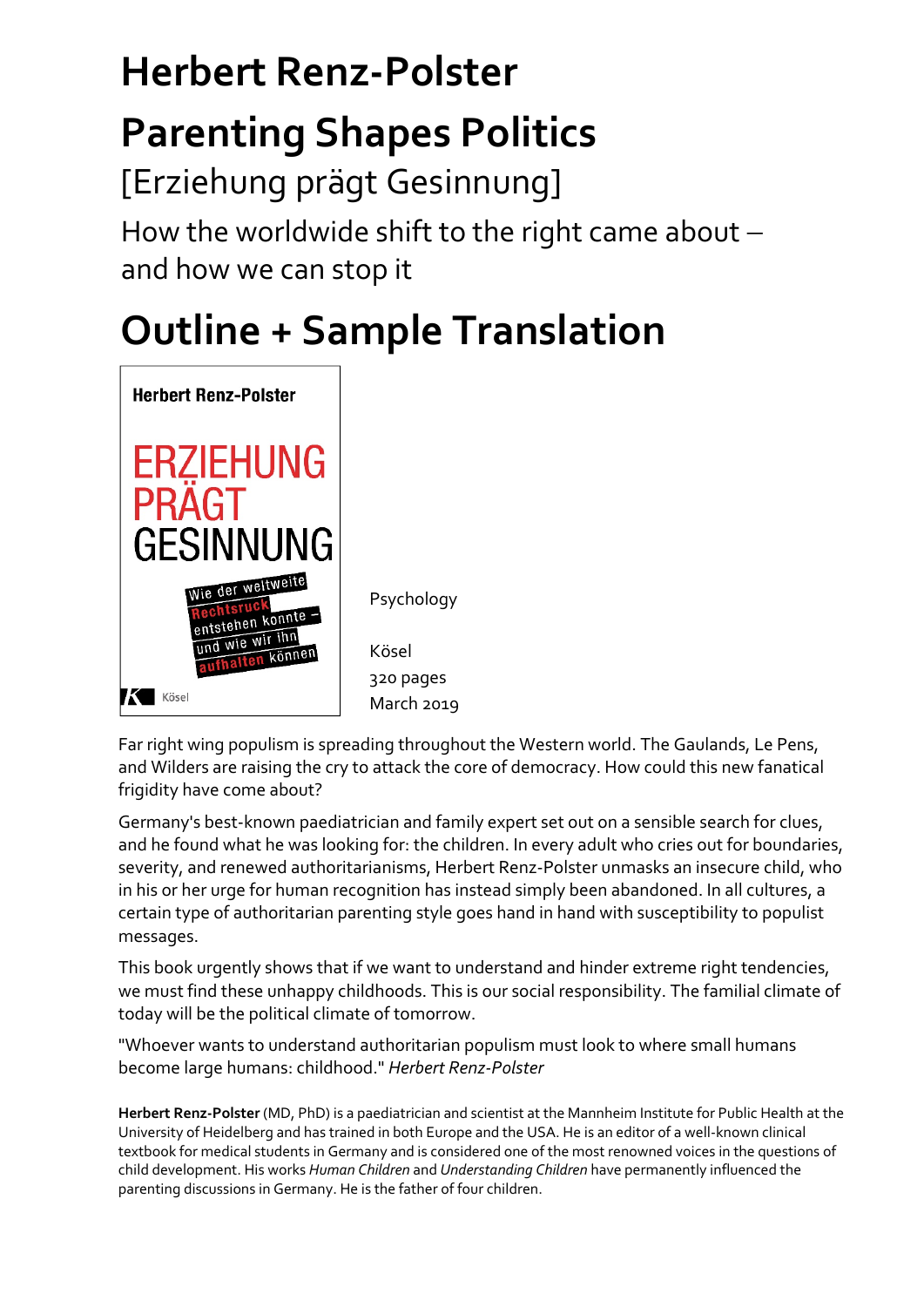#### **CONTENTS**

**Foreword: What Does Politics Have to Do With Parenting?** *Parenting is at the heart of the matter*

> **Chapter 1: Only for Swivel‐Eyed Loons?** *The real reason for the popularity of the populists*

**Chapter 2: The Tougher the Childhood, the Tougher the Politics** *Mapping childhood adversity*

> **Chapter 3: A Poisoned Inside, a Hostile Outside** *How right‐wing populists work*

**Chapter 4: Under the Microscope: Inside Authoritarianism** *The deeper emotions of the right‐wing movement*

**Chapter 5: The Front Lines of Parenting: Spoil or Smack?** *How your world view shapes your idea of the child*

> **Chapter 6: Lifelong Dependency** *How the fear of freedom develops*

**Chapter 7: How Do 'Love Languages' Work?** *Political education begins at the changing table*

**Chapter 8: The burden of broken relationships** *The true essence of authoritarianism*

**Chapter 9: Authoritarian Attitudes Through the Years** *From the Nazi dictatorship to globalisation*

**Chapter 10: Testing the Theory: Are We Right?** *Statistics reveal childhood patterns*

**Chapter 11: Are We Still a Divided Country?** *Parenting and Voting in East and West Germany*

**Chapter 12: Other People's Nurseries** *Childhoods around the world*

**Chapter 13: Who's Afraid of the AfD?** *Don't underestimate the progress we've made*

**Chapter 14: With Education against Right‐Wing Extremism** *The promise of education in trial*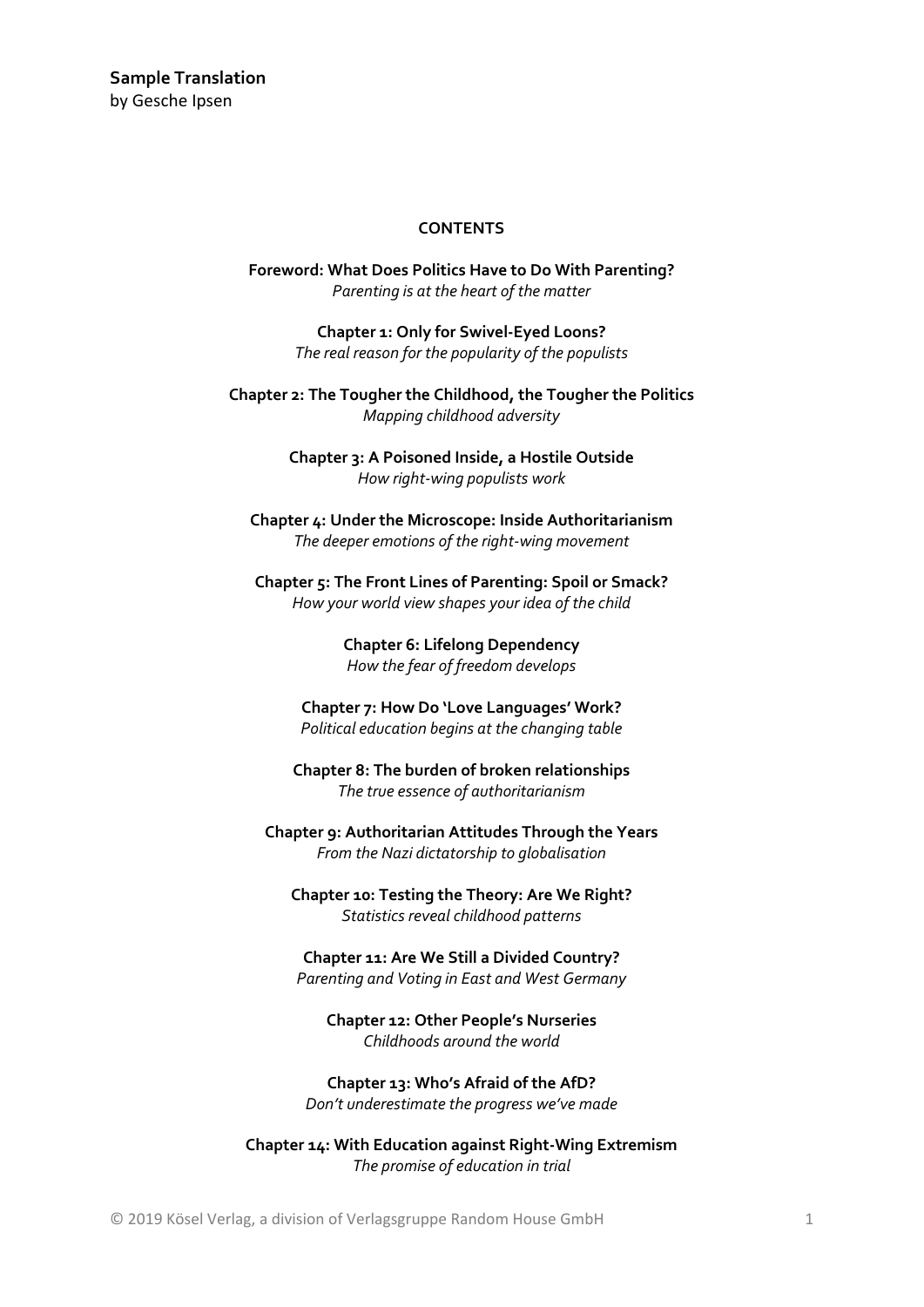#### **Chapter 15: Migration, Religion, Integration**

*How to solve the crisis of our time*

#### **Conclusion: The case for a courageous childhood** *What Now?*

**Further Reading**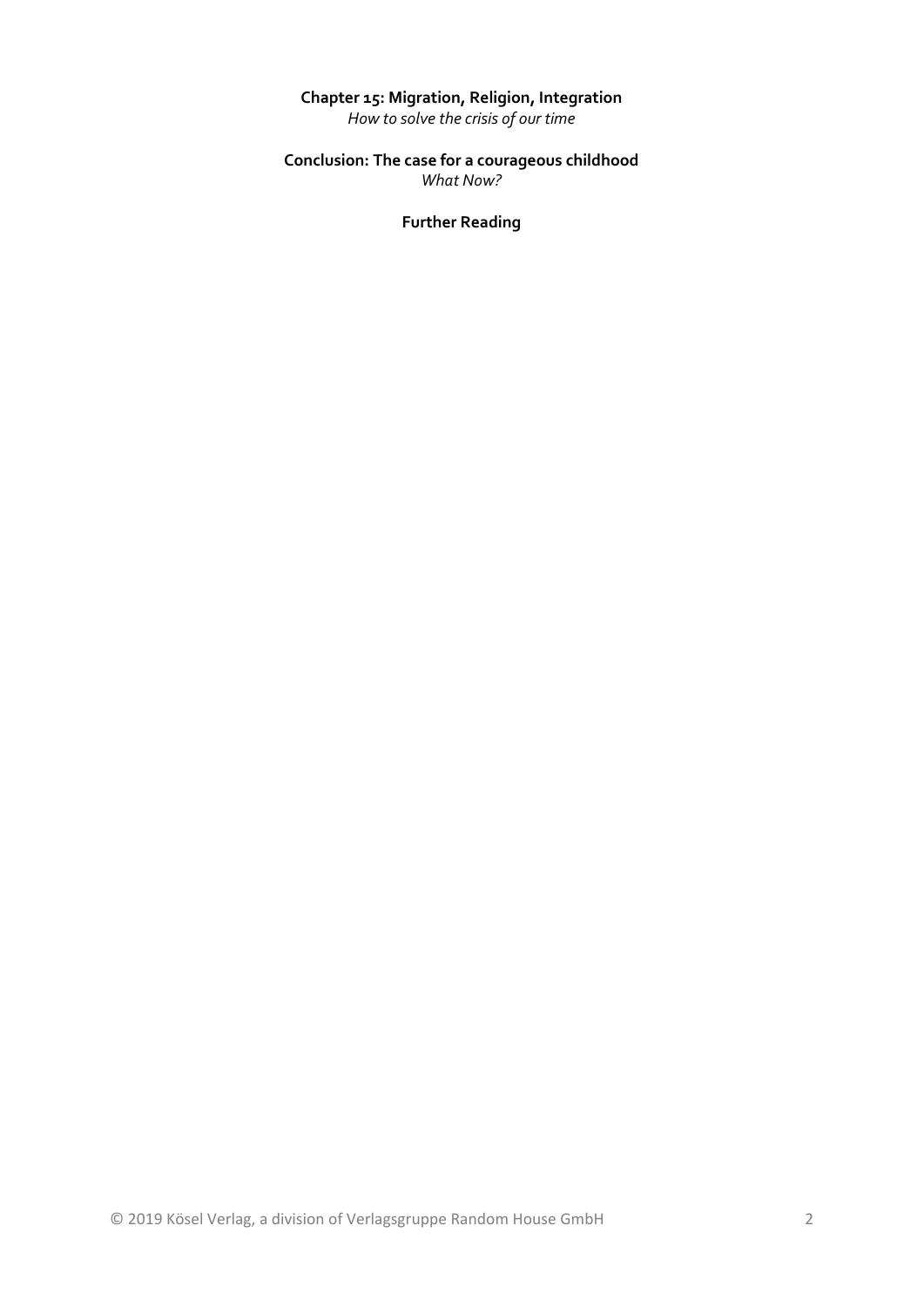#### **Foreword: What Does Politics Have to Do With Parenting?**

*Parenting is at the heart of the matter*

The shocks just keep coming. There is a new severity in the room, a coarseness that even just a few years ago would have been inconceivable. Statements like these made by the German right‐wing party's AfD co‐founder Alexander Gauland are an attack on basic decency: 'We must close our borders, and then stand our ground in the face of any shocking images. We can't allow ourselves to be blackmailed by children's eyes.' And: 'It's just like plugging a leaking pipe. $1$ 

This chill has spread in the US more than anywhere else. The man in charge there these days was once the terror of our childhood sandpits. Now half the US – once the most popular nation in the world – celebrates him as a hero, and he, Donald Trump, boasts about his ruthlessness: 'I would bring back waterboarding, and I'd bring back a hell of a lot worse than waterboarding.<sup>'2</sup>

Little blighters like that have existed since time immemorial. Our parents would give each other meaningful looks, let out a brief sigh and then find comforting words for us, such as: 'He doesn't have any friends, you know. There's nobody there for him at home.' Armed with these and similar sensible parental arguments, we gave spoilsports a wide berth. And were perhaps embarrassed for them, and whispered about them behind their backs.

In this day and age, though, we can no longer give these children a wide berth. They are coming to power ever more often, and shaping the world. It's become commonplace to regard their rise as a reaction to external circumstances. To economic, social or cultural crises.

In this book, I show that such explanations aren't helpful. We may be right to describe the yobs' triumphal procession in this way, but it doesn't change the problem. Because an attempt to explain is no approach to a solution.

When, after the fall of the German Wall, the right-wing mob marched through Saxony and elsewhere, the 'lack of jobs' was the explanation in everyone's mouth. Today, when we have full employment in Germany, they point to 'the stress of globalisation' when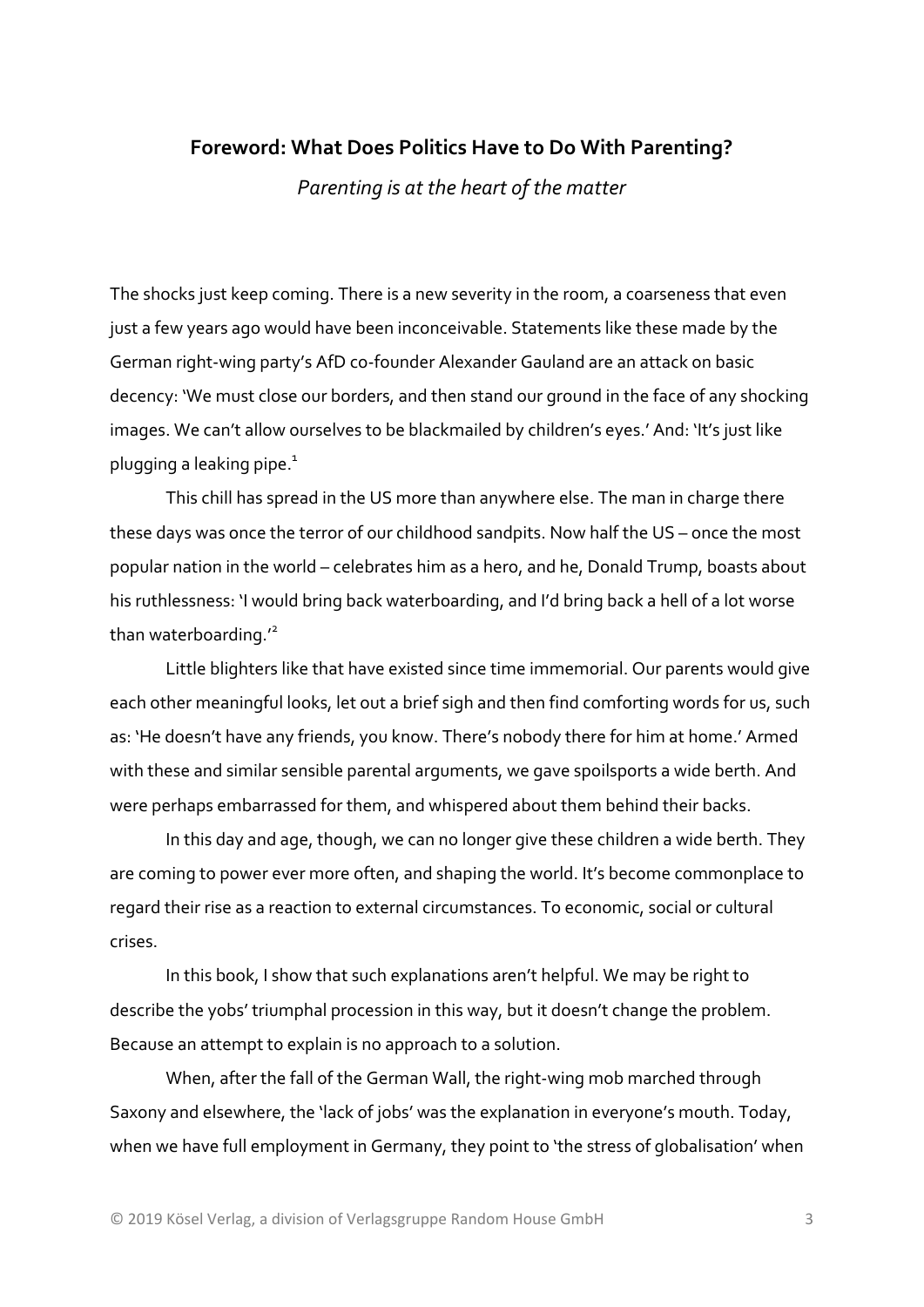right‐wing populists take over the reins. However, a glance at history shows that pointing to external circumstances, crises and grievances won't get us anywhere. It wasn't the global depression that brought Hitler to power. It was *people*, with clearly defined attitudes. With clearly articulated *authoritarian convictions*.

Where do these attitudes come from? What experiences and impressions make people submit themselves to *these* of all political ideologies? *These* of all advisors and leaders? How did things go so wrong, that of all things the worst bully in the playground can now make decisions about war and peace?

The story begins where we human beings are at our smallest and most vulnerable: in childhood. It is in childhood that the moral compass is created, which then shapes our attitudes as we go through life. It is in childhood that we find out whether human interaction is about power and superiority – or, instead, about trust and collaboration. It is in childhood that we find out whether we have a voice. In childhood that we develop the social capital with which we face the world and its crises.

My book is about childhood's emotional and social legacy, which determines how we vote, and our political disposition, as adults. My primary interest lies in demonstrating that right‐wing populism needs to be traced back not only to outside influences, but to psychic constants, which will only become clear when we – by making use of the relevant research – think properly about the childhoods which shape people's lives, here as well as around the world. Is there a relationship between corporal punishment in childhood, and calling for a hard-nosed politics in adulthood? We'll look at these and other such important questions.

As we examine the lines that exist between political attitudes and parents' attitudes to raising children, we'll realise why we are living in a time in which there is a growing demand for security, tidiness and delimitation. We will see that the fight isn't really about political goals, but about the path that leads to that goal. Citizens who turn their back on others and citizens who turn towards others both want the same thing – but the first kind exclude, while the second extend a hand to their fellow humans.

What seems straightforward at first has to be applied to the diverse society we live in, because black‐and‐white thinking won't help us to answer questions about either parenting or politics. Examining the business of politics can only help us to understand society in our time. However, by gaining an insight into our own childhoods – as well as those of Trump, Erdoğan, et al. – we'll be able to discover how best to shape the future. It is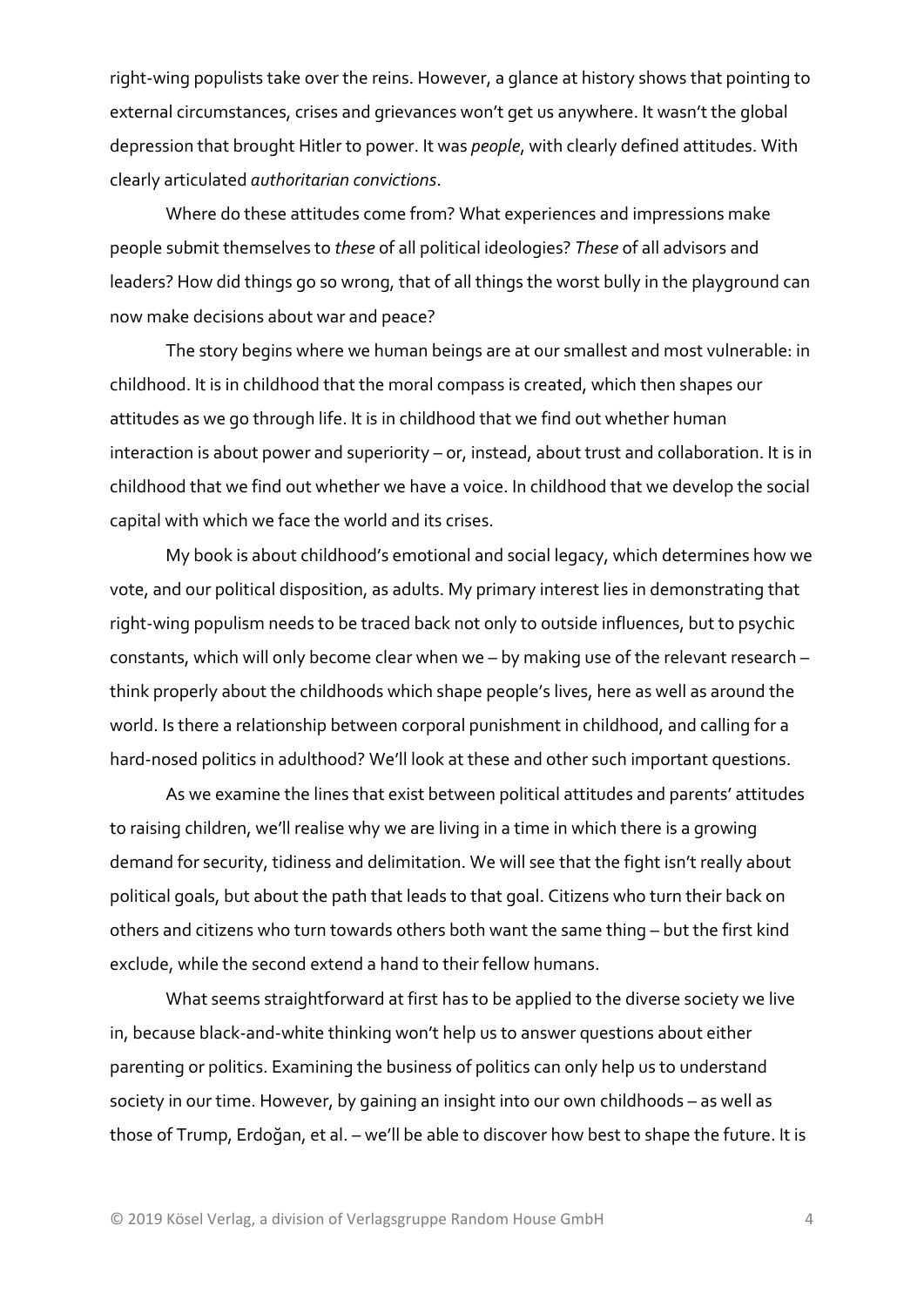then that we'll know what children need in order to enter life – and the election booth – confidently, and with complete faith in themselves and others.

**1**

#### **Only for Swivel‐Eyed Loons?**

*The real reason for the popularity of the populists*

'You are a killer, you are a king.' *Fred C. Trump (1905–1999), US entrepreneur*

For years, Fred Trump would drum this motto into his son Donald. The message: only those with a killer instinct can have a say. And on 19 February 2017, Donald Trump, a man who 'thinks big' in the truest sense of the word, was indeed proclaimed a kind of king in Washington, D.C. The – by economic standards – most successful society in the world has thereby elected as its leader a man for whom hard‐nosed egotism is an article of faith, who despises losers and doesn't know the word 'community'. The most powerful person on Earth today, able to erase half the human population with the mere push of a button, is a man who lies without inhibition, and humiliates anyone who stands in his way. Someone for whom the concept of greatness conjures up only one thing – supremacy: 'I could stand in the middle of Fifth Avenue and shoot somebody and I wouldn't lose any voters.'3

There was a time when we thought that such leaders could only come to power in a hereditary system, such as may have existed in the noble houses of the Middle Ages (while the actual business of ruling was discreetly conducted by others). Yet it isn't true. Mr Trump was democratically elected, just like the right‐wing leaders of Italy, Hungary and Poland. Elected by the free citizens of modern scientific, technological and information societies. The fools are themselves conducting the business of ruling these days, and they know how to get what they want.

European societies have undergone changes that are just as fundamental, if a little less dramatically. In Germany, the new class of furious citizens has moved its usual hangout,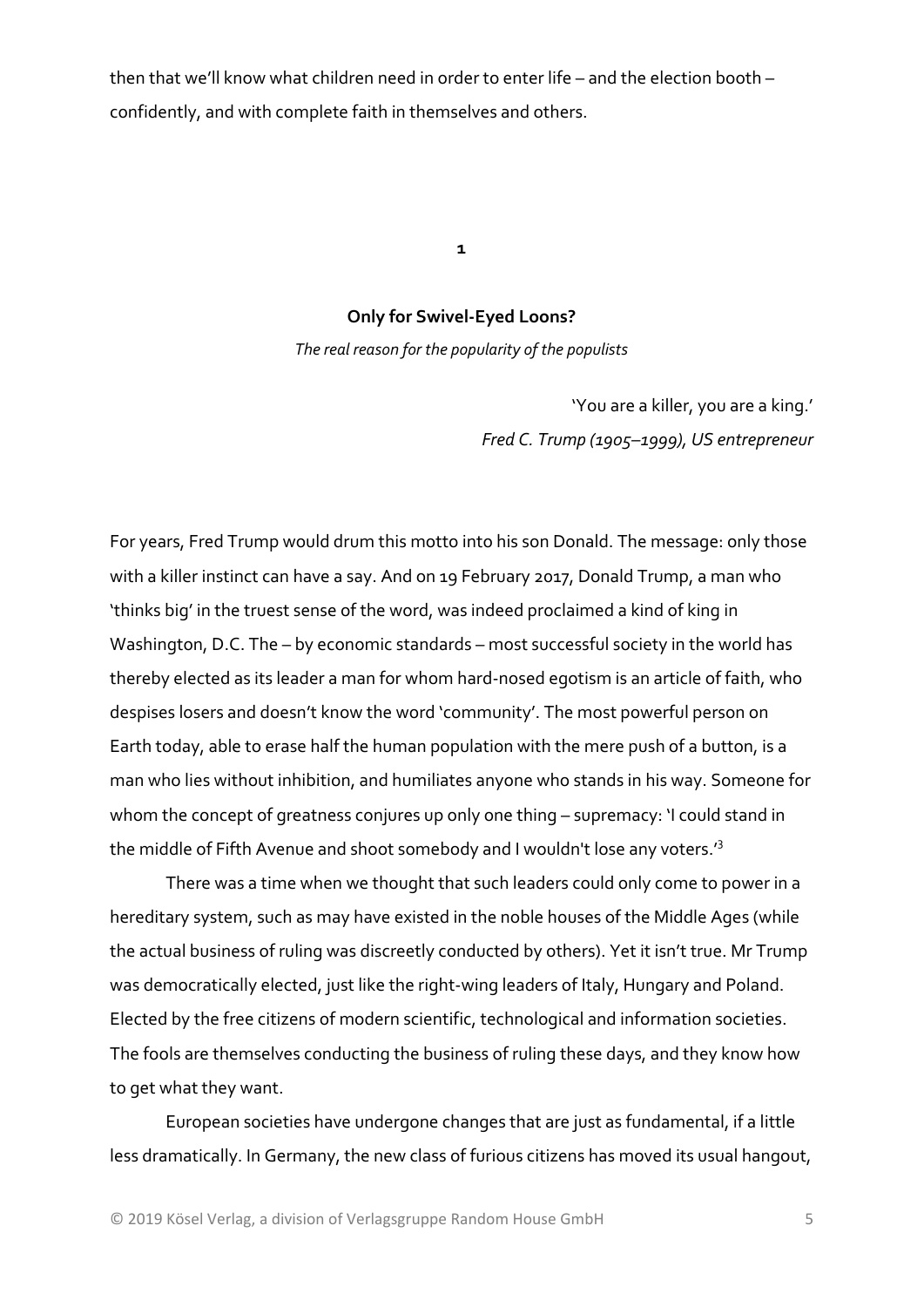first into the street and then into Parliament. In some regions in Germany, the AfD can line up more followers behind them than any other party. The AfD is even the most popular party among men in the former East German states. And it drives the conservatives before it, too, who now pretty much dance to every tune played from the right. And in Austria, right‐wing populists are even occupying ministerial roles. Nobody mentions coalitions between conservative and right-wing parties anymore. Many Eastern European members of the EU are sliding straight back into authoritarian nation states. Citizens who barely a generation ago spoke of democracy with tears in their eyes, look on as the independent judiciary and free press are abolished.

And in Europe too, new GA ('great again') movements are gathering behind leaders who stretch caricaturists' skills to the limit and render psychiatrists speechless. And their ideologies? They all revolve around the same topics: the threat of others – refugees, supposedly corrupt political 'elites' and their supposedly simpatico 'fake news media'. They style themselves as victims who need to rediscover their voice. Ironically, in eastern Germany – where once they pulled down walls in the name of freedom – they are now demonstrating against the 'heretics'.

We are witnessing the rise of a political guard *unable to laugh* – all the Gaulands, the Orbans, the Wilders, the Le Pens and the Kaczyńskis do is *gripe*.

We ask again: what is it that drives these movements?

#### **Good reasons are not enough**

Up and down the country, they're collecting factors that are meant to explain the success of the populist movements: radical globalisation and the accompanying cultural uncertainty, the increase in inequality, a lack of proper education for those at risk of social relegation. Yes, even the 'values' themselves are being brought into it.

They are all important issues. But the explanations on which these proposals are based fall short. In a recent poll, 79% of AfD‐supporters described their financial circumstances as 'good' or 'very good'. And during the 2017 elections, too, the vast majority of AfD voters had completely normal, middle‐class backgrounds. Most of the Americans who voted for Trump also weren't short of either education or affordable housing. The Trump‐voters on average don't belong to the less well‐off sections of their communities, let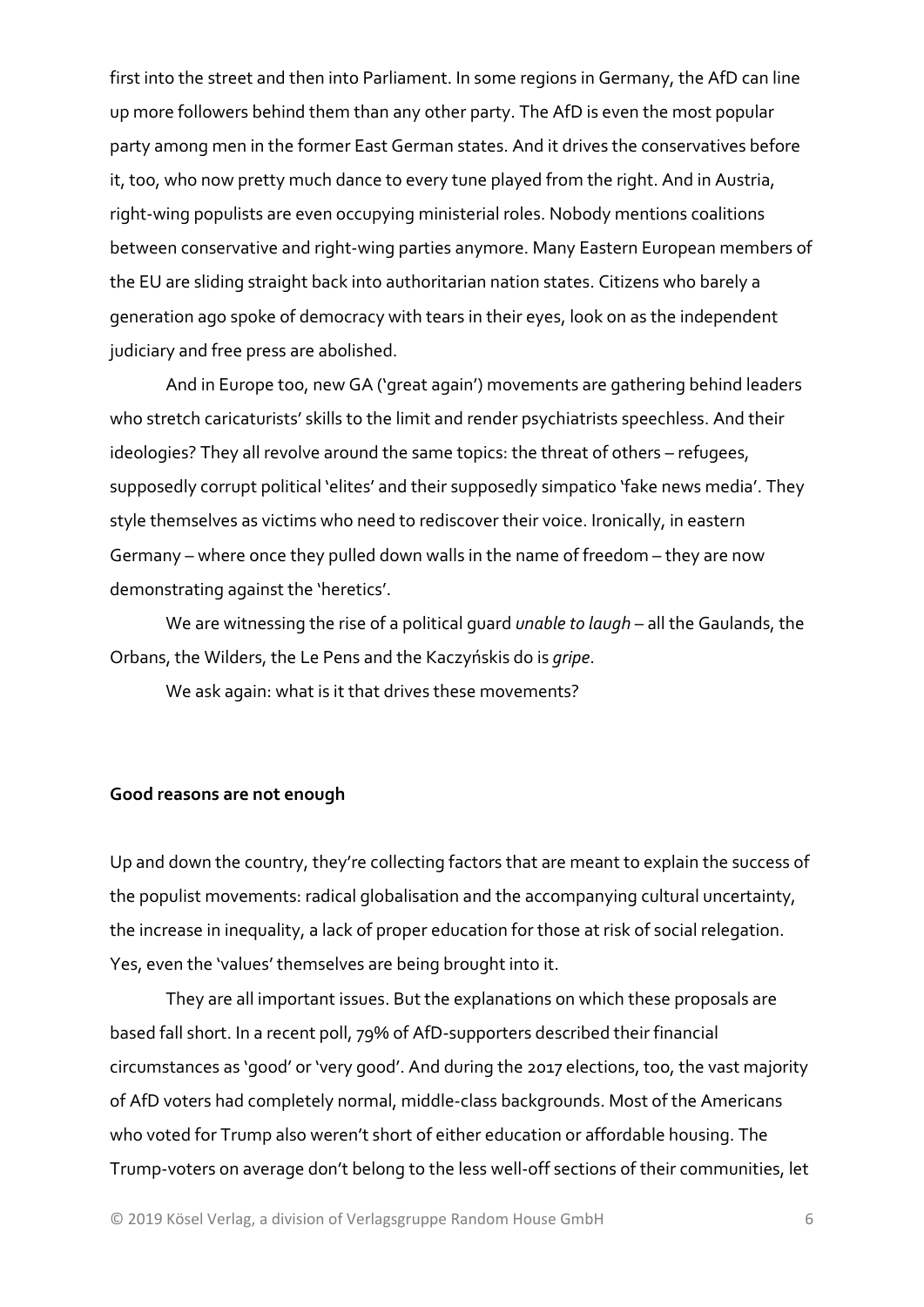alone the poorest. On the contrary: in 2016, Trump commanded the majority of votes among all income brackets – except, that is, the lowest. According to the measure of education, too, the formula 'right-wing populists must be idiots' doesn't work. Germany's AfD‐supporters are drawn from every educational background, and in particular in Germany the right-wing populist programme resonates also quite significantly among academics and other highly qualified people. In the US it's the same: the educational level of Trump‐voters hardly differed from that of Clinton‐voters. In fact, the majority of white Americans with a college degree voted for Trump.

What about social justice? The idea that increasing social inequality is contributing to the right-wing populist movement needs to be taken seriously (more of this later); but we only need to glance at the party manifestos to find out how significant – or rather, how insignificant – an issue it is for the right wing. They aren't marching into battle against inequality, but against the Islamisation of the Western world, against 'gender ideology' and of course against refugees. They support the flat income tax rate. And bank secrecy is of course also very important. The same goes for the supporters of a certain Donald Trump. They know that the rich today own ever bigger golf courses and bigger private jets. Only they don't care. Rather, they see it as proof that these people have done something right. If there is someone they hate, it isn't the rich, but the dispossessed 'trash'. Tax exiles are fine – those fleeing poverty are the problem. If anyone's wealth is being criticised, it's that of the supposedly corrupt political elite.

#### **Further absurdities**

I'm not suggesting that the economic, social and cultural developments of the last few years and decades haven't played a part in recent political upheavals, only that these developments don't suffice to explain the spread of right-wing, authoritarian currents. Whether we shed light on economic factors, list social ones, or put forward the cultural framework as an explanation for right-wing populism – there is always a missing link. There has to be a more fundamental reason for the empowerment of right-wing populism; as Hendrik Müller explains, 'Modern populism doesn't require precariously positioned or even desperate masses. It doesn't need hardship to sow fear.'4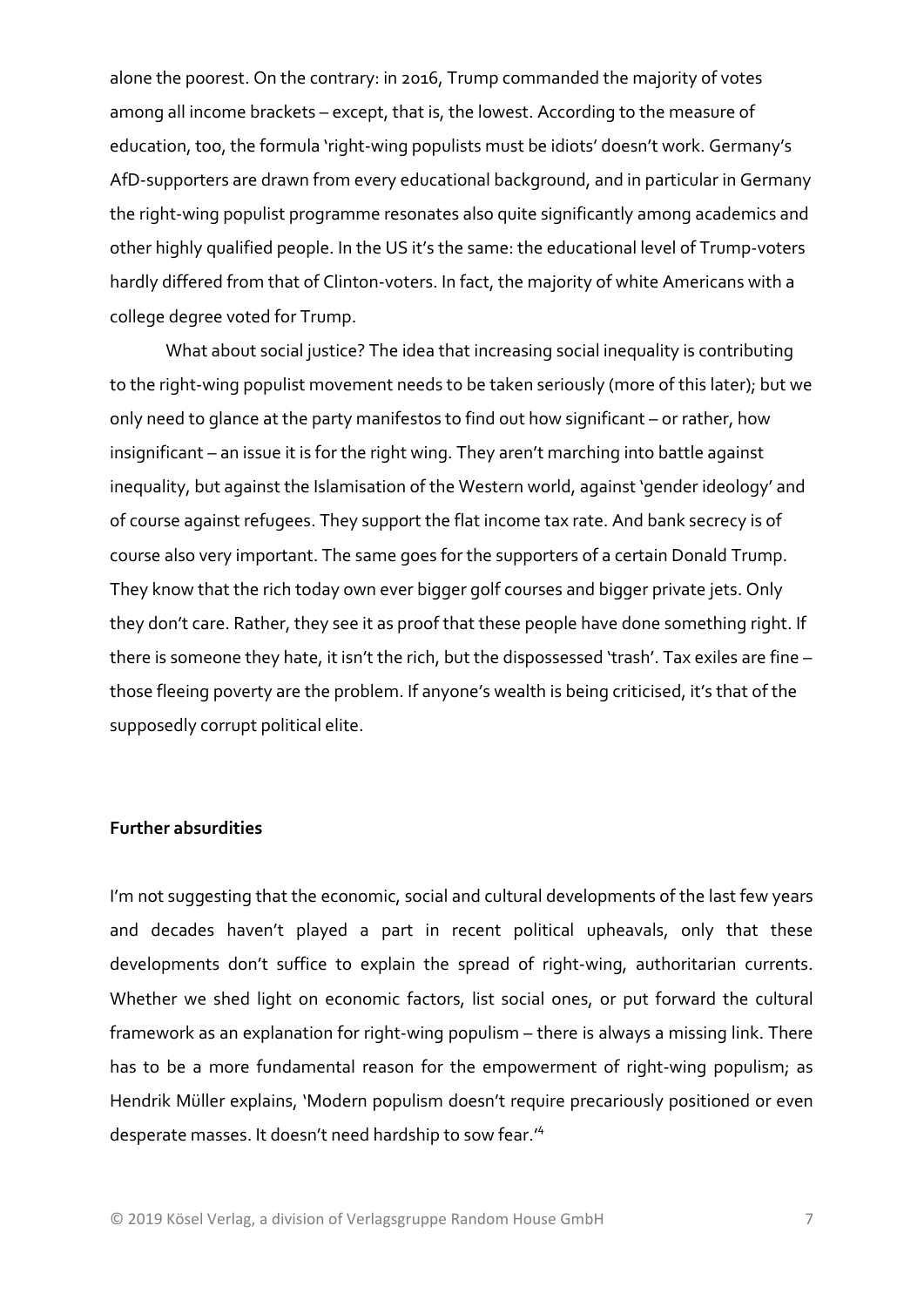The discussion (and the hostility) focuses on issues that can apparently be 'solved' by being tough, by punishing and excluding. Me against you. Christians against Muslims, white against black, my country against your country, the true people against the enemies of the people. As if attracted by a mighty magnet, the discussions and political proposals keep veering off into the opposite track: towards competition, defence and control. *Being strict* is supplanting *caring*.

### *From* **Chapter 5 The Front Lines of Parenting: Spoil or Smack?** *How your world view shapes your idea of the child*

#### **Lakoff's approach to family**

George Lakoff, Professor of Cognitive Science and Linguistics at the University of California at Berkeley, was the first scientist to conceive of politics and family life as two halves of the same coin. He was of all things a linguist, and as a former student of the legendary Noam Chomsky he was accustomed to regarding language as a reflection of deep psychological structures, and thus to think of linguistic categories and metaphors as 'revealing the mind'.<sup>5</sup> When he began researching politics in the 1980s, he applied the same approach – and immediately noticed that political concepts frequently echo family relationships: we speak of the *father*land and *mother* country, *homeland* security, *sister* parties, *home* rule, Big *Brother*. Perhaps the reason these words trip so lightly down the tongue, Lakoff hypothesised, is that we intuitively understand that in politics, too, we're 'playing house'.<sup>6</sup>

Their common denominator also immediately caught Lakoff's eye. Politics is essentially about ordering communal life – and where else than in the family is this negotiated more intensively and profoundly? Where else do power and authority play such an important role? How could it be any other way, then, than that the early experiences of hierarchy and conformity become part of the template that shapes our view of society as a whole? Elisabeth Wehling, a student of Lakoff's and now researcher in linguistics and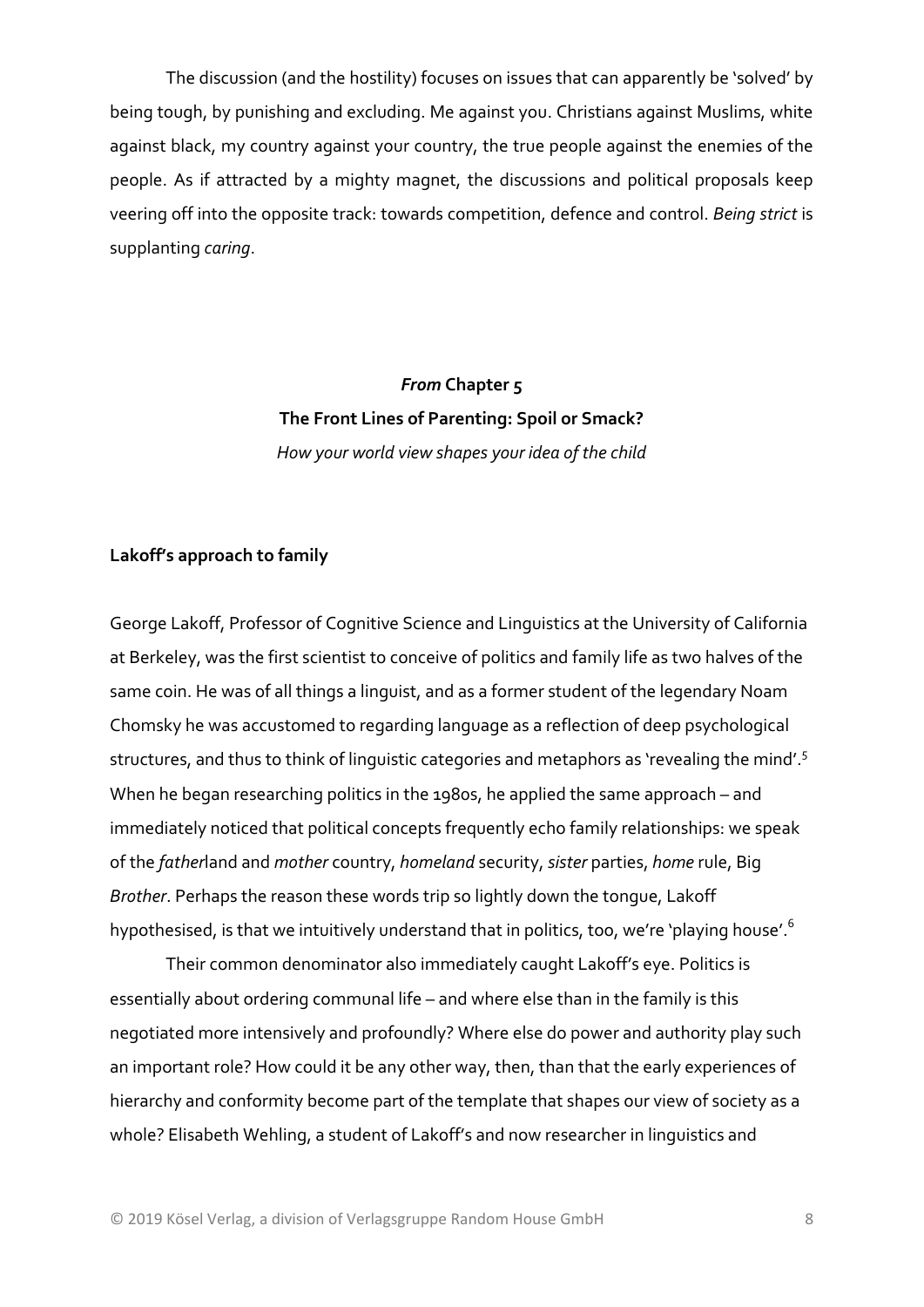cognitive science at Berkeley, puts it in a nutshell: 'It's as children that we learn what it means to be "governed".'7

In order to answer this question, George Lakoff shone a spotlight into the political divide that's increasingly splitting western societies, and discovered that political notions really do refer stubbornly to a particular *family portrait* and its associated *parenting model*. According to his analysis, the terms used by US Democrats and Republicans can all be assigned to *one of two family models*: the 'strict father' model or the 'nurturant parent' model.

Let's take the first extreme, which dominates among right-wing conservatives: the 'strict' family. According to this model, what the parents say goes – and it's typically the father's word that counts – not least because the world is a dangerous place and life is therefore no picnic. There is a clear definition of 'right' and 'wrong', and it's the duty of the head of the family to impart this distinction to the child. The child is thus rewarded for 'good' behaviour and punished for 'bad', as a result of which the child learns to discipline itself and eventually starts doing the 'right' thing of its own accord. According to this conception, the child has to work hard and conquer its impulses in order to grow big and strong. Success in life is, according to this model, the result of self‐subjugation. This notion also shapes the child's attitude towards society and other people: it sees success as the reward for, and expression of, self-discipline, and thus as a general sign of strength. This, then, also lends any competition between people a moral dimension: only when someone is in competition with others can they reveal whether they're made of the right stuff. Only a system of rivalry can separate the social wheat from the chaff.

Indeed, we encounter this family portrait even where we least expect it, that is, in international politics (which I mention here because today we're seeing the flipside of this imagery). Because it seems that nations, too, define their role and their relationship with each other according to their preferred family model. In the strict, authoritarian family model the 'developed' countries are the parents, while poorer states are the children who have to be 'developed', educated and disciplined: thus, for example, the US – as 'strict father' – considers it its duty to 'teach a lesson' to the naughty states, or perhaps to reward the well-behaved child that is India and punish the ill-behaved child that is Iran.<sup>8</sup>

That this model doesn't allow for any equality among nations is clear. Why submit to the 'weakness' of justice, if power derives from strength? Perhaps this explains why the current US government feels that a transnational legal system is downright unnatural.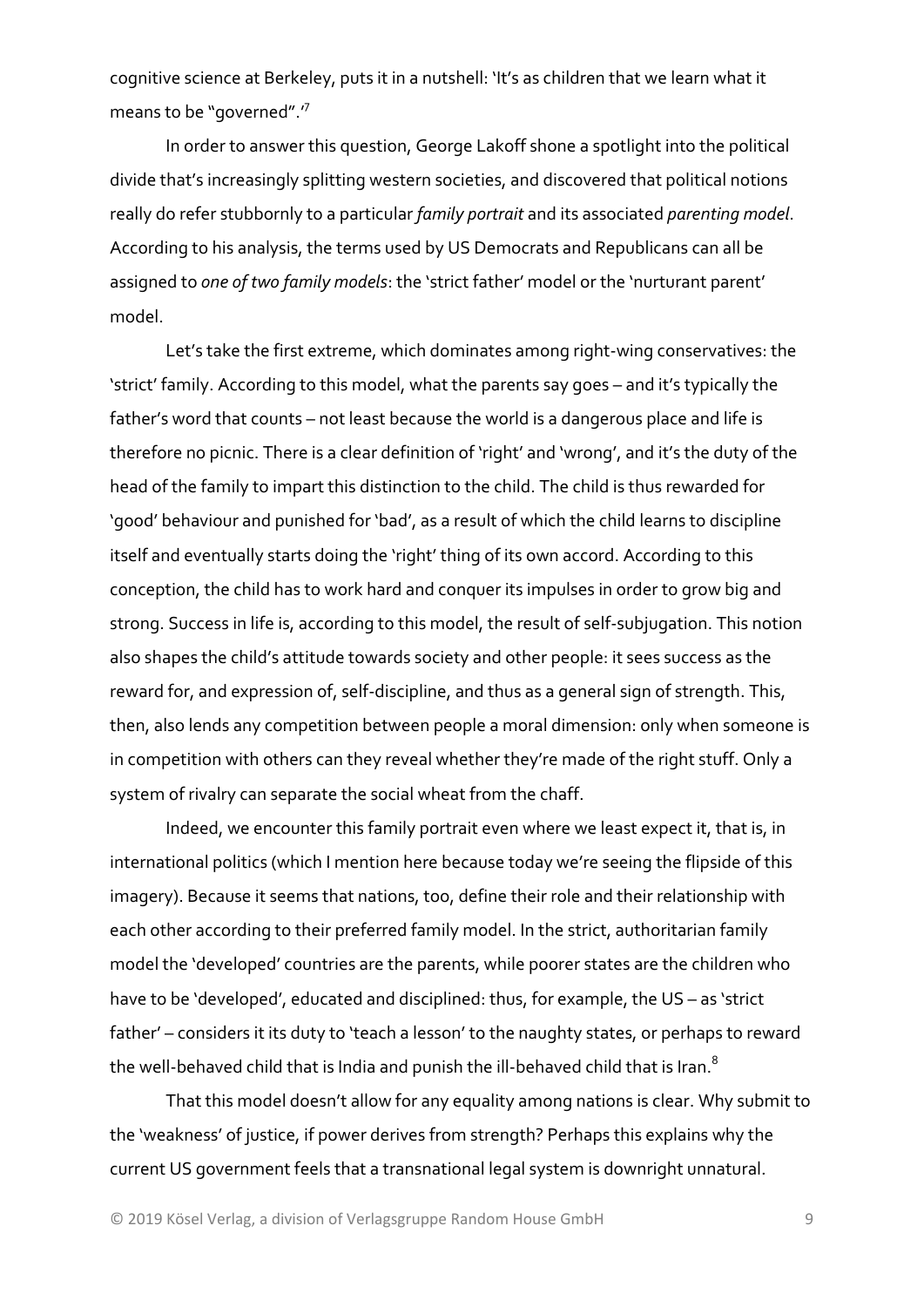Actionable treaties, rules or obligations are therefore automatically 'unfair' – because they infringe on the freedom and power of the superior 'parents'. What characterises the authoritarian world view goes for the international family, too: 'might is right'.

In short: in the 'strict' family, the child grows up in a top-down environment, where its compass is calibrated towards *the pursuit of extrinsic goals* and proving one's worth in merit‐based competition.<sup>9</sup>

By contrast, in the ideal type of the 'nourishing‐caring' family the child is benevolently supported in its idiosyncrasies. One responds to its needs with empathy and understanding; the different interests within the family are balanced out. The child can discover the world by itself within a safe framework, and sees itself as significant and as having a social resonance. It learns to walk in other people's shoes, and thereby internalises different perspectives. The child can make itself heard, and contribute to decisions. By learning that its needs and own impulses count, the child acquires self‐confidence, and independence not only from the opinions of others, but also from motivation by external incentives.

In short: as it grows up in the 'nurturant' family, the child learns that it is valuable in itself and in a profound sense invulnerable. It learns to follow an *internal* compass.

It is precisely this that lends a political meaning to our experiences in the context of the family. Those who are raised within a nurturing *family* politics are later likely to advocate a nurturing and protective approach in actual politics: to advocate protection from exclusion, protection of citizens' rights, protection for refugees, yes, even protection of the environment. On the other hand, those who have experienced a rather 'stricter' family politics are more likely to advocate a politics that is punitive, controlling – one that doesn't see a problem in making full use of one's advantages and exploiting resources at every opportunity.

#### **Between nurture and strictness**

Let's take another look at Western societies, then, to measure the true extent of this divide between the political camps and assess how fundamental it really is. In one camp, the heroes talk of strength and toughness; in the other, of needs and helping those who are weaker than us. In one camp, it's people's own fault if something goes wrong; in the other,

© 2019 Kösel Verlag, a division of Verlagsgruppe Random House GmbH 10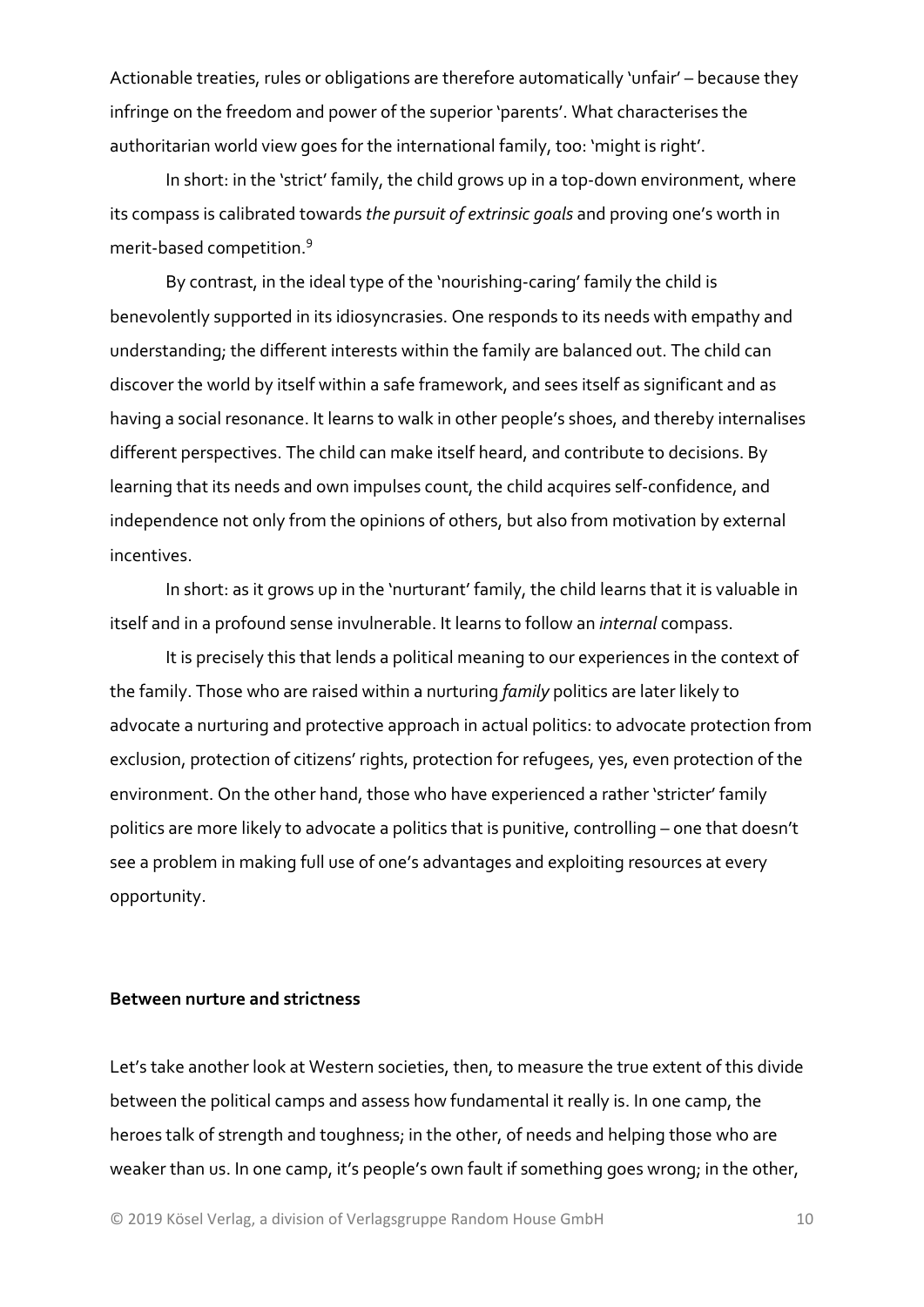society's. Here they value competition, there cooperation. Here it's your own achievements that count, there it's your contribution to the collective. Here they despise minorities, there they identify with them. In one room they talk of *leadership*, in the other about *teamwork*. In one of self‐sufficiency, in the other of social skills. In one about hard work, in the other of creativity and freedom. Here there is a demand for more motorways, there for better public transport. Here you do your job, there you call for the right to be part of the conversation. In the US, it is possible to predict an election result purely by looking at the most‐watched TV series (I imagine it's no different in this country).<sup>10</sup> Here one talks of rules, there of relationships. Here of education, there of development. I could go on.

Of course I don't want to encourage anyone to see the whole thing in black and white. But it's very much worth asking yourself where you stand on the spectrum between these extremes. We live in a time in which we have to ask ourselves which models have imposed themselves onto our lives – perhaps without our noticing.

#### **The elite paradox explained**

But Lakoff's model also offers an explanation for a phenomenon that has long bothered researchers in the field of ideology. For among right‐wing populists, hate and prejudice are directed not only at 'those down there' (against minorities, and those sections of the population considered alien), but also at 'those up there' (against the mainly left‐leaning economic and political elite). This valuation model clearly deviates from that of your common or garden conservatives, who rather tend towards criticising downwards. Those above them are treated with respect.<sup>11</sup>

In fact, the elite paradox can best be understood by looking once again at the 'strict father' model, where the child finds safety in subordination to external authority. Whoever takes their emotional confidence from such an orientation will look on *anything* that might question or relativise this authority as dangerous – whether the incursion comes from below or above, or wherever. This is the very reason that the new right actually looks on *every* deviating – even ambiguous – representation as suspect, whether it comes from members of the government, from judges, experts, journalists, scientists or even from artists (in Poland, even satirists are nowadays pursued in the courts).<sup>12</sup> Yes, facts in themselves seem to be so threatening to those fixated authoritarians, that they quickly replace them with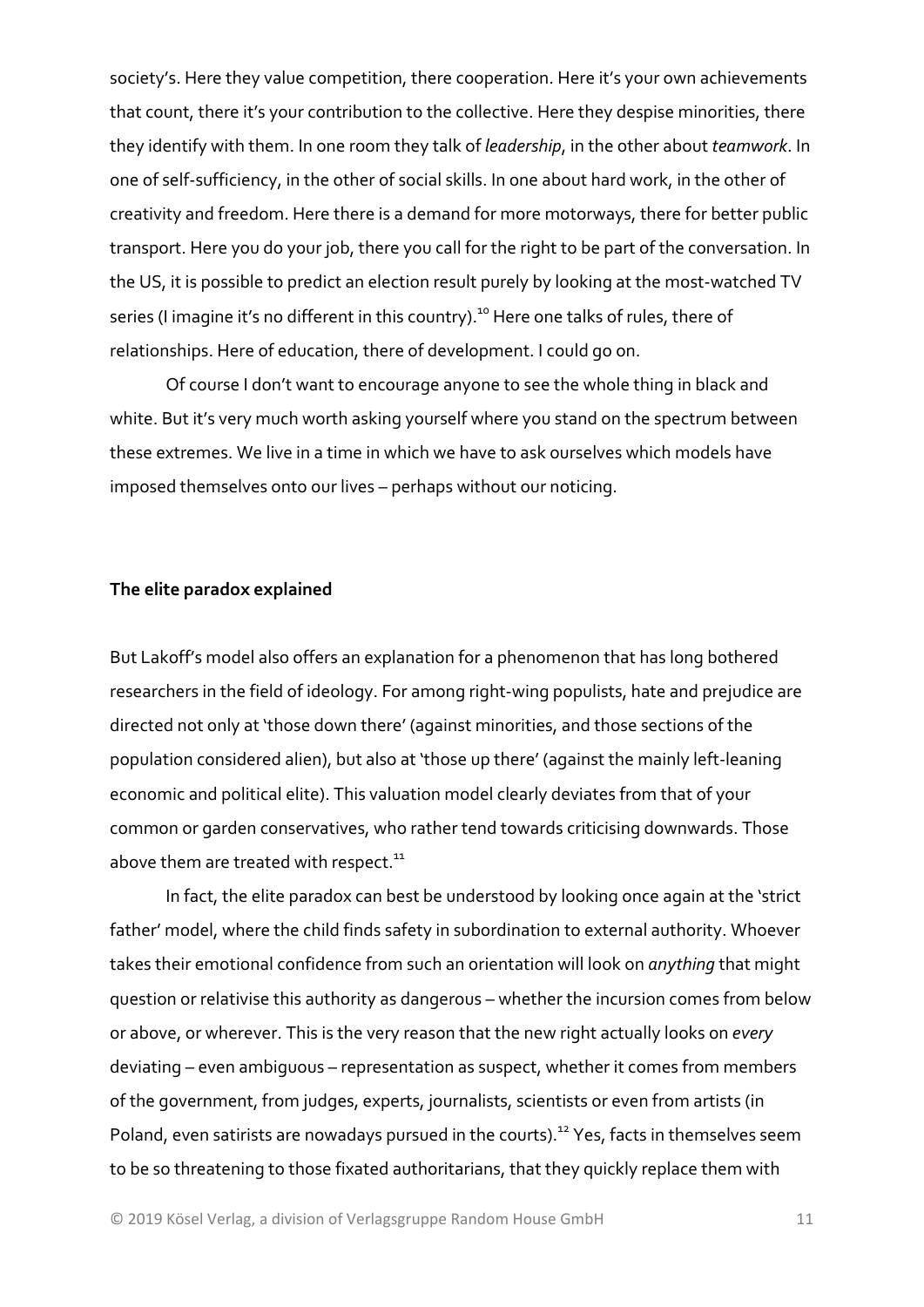'alternative facts' or with religious, patriotic or other ideological content.<sup>13</sup> To someone who has grown up within a 'strict father' model, power and interpretative authority are always in the hands of the authoritarian leader.

#### **Where to, Mr Stork?**

Our idea of what it means to be human determines our image of the child, which in turn forms the basis of pedagogic principles. That is why we meet those well‐known pairs of opposites in debates about parenting, too: trust versus control, external structure versus personal relationships. All parents are located somewhere between these poles. And treat their children accordingly.

At first glance, this may seem surprising, because all parents basically raise their children with the same goal in mind: to enable the child to do the right thing. To equip it for life as part of society. To be able to deal with the challenges of the future. In this sense, to be 'successful'.

And that's where the argument starts – and what a row it is! What exactly *is* the right thing that my child is supposed to do one day? And how do I get my child to do it? And already the paths the parents take diverge once again.

Depending on where their needle points them, they either land on a more *responsive* style of parenting – orientated towards the child's needs – or a more *directive* style – orientated towards the adults' goals. The former emphasises the interpersonal (the main thing is that we get along well), the latter the behavioural (the main thing is that you act as required).<sup>14</sup> How to know where the needle of the parental compass is pointing? To answer that, we simply need to take a look behind the nursery door – what negotiations are taking place there?

#### **Closeness and indulgence…**

… are what's being negotiated. How much emotional and physical closeness should parents 'allow' their child? For those on the authoritarian‐conservative side, the key concern is that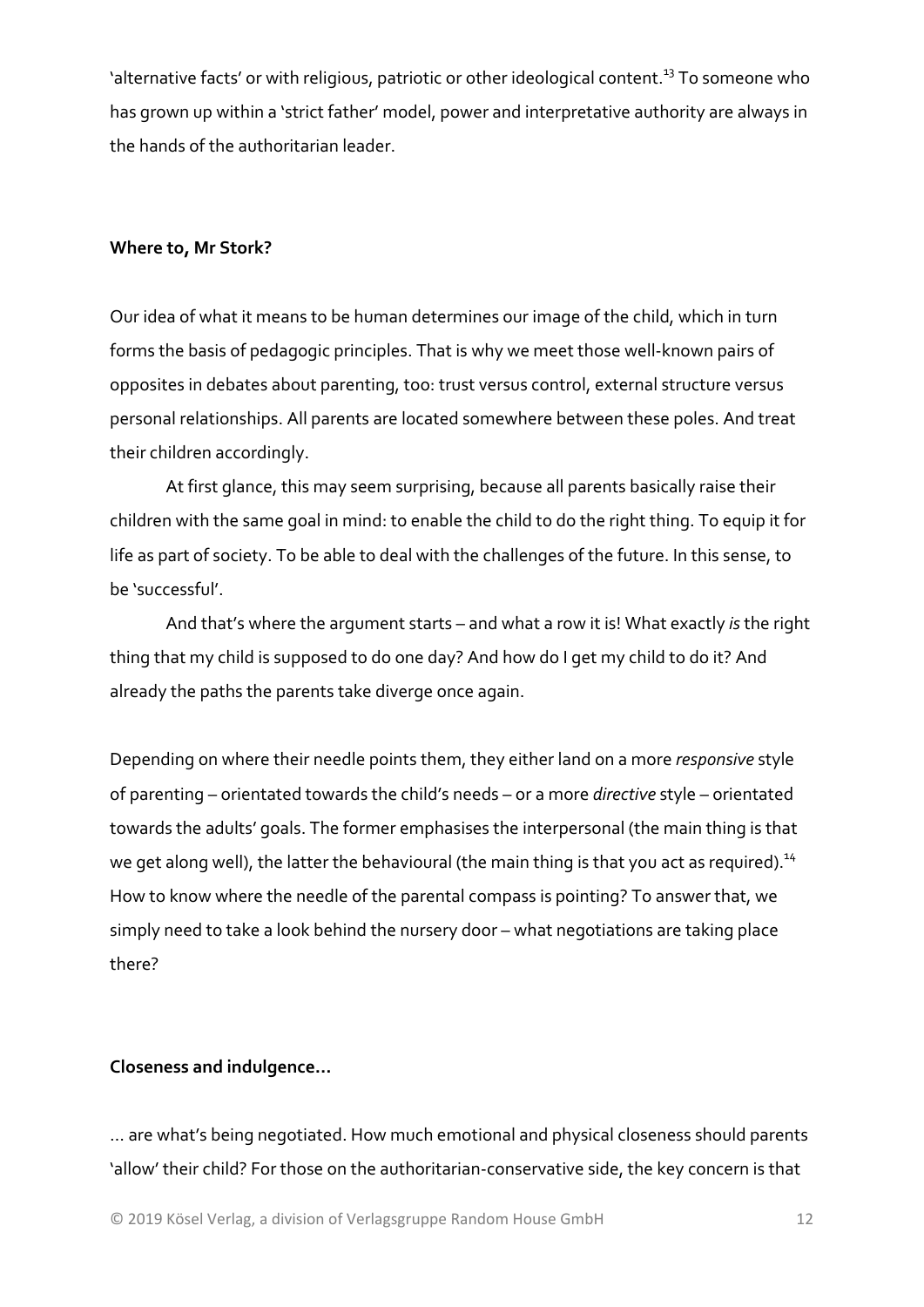the child might be 'spoilt' by having its need for intimacy and close contact pandered to. There are two reasons behind such thinking: on the one hand, there is the fear that the child could become shiftless, demanding and lazy if we handle it too 'softly' – which would be a somewhat disadvantageous preparation for life, which tends to be tough. On the other hand, the child might learn to stand up to its parents – and thus turn into one of those fearsome 'terrors'. After all, it is the parents who end up giving in to their child, for example when it demands to be lulled to sleep. Similarly widespread is the hope that the child will make better progress, if once in a while you ask it to do something that it doesn't want to – perhaps let it cry itself out, rather than picking it up straightaway to comforting it (this approach for example forms the basis of 'sleep training', employed only rarely in Germany today, but still very popular in the US and France).<sup>15</sup> The child, they say, will thus mobilise its strength and overcome its dependence on adults. On the other side, however, stand those parents who believe that if their child feels emotionally safe and content it will use such capital to foster its curiosity and conquer the world – and *thereby* grow and overcome its dependence on its parents. For such parents, then, bonding with their child doesn't contradict the development of self‐reliance, but becomes, on the contrary, a jumping‐off point and catalyst. Parents in this camp similarly find much pleasure in kitting out their child's nest with all the creature comforts. In this camp, they don't believe that you have to create frustration in your child in order for it to use its wings. Quite the reverse: they believe that success, not failure, makes for a self‐confident and emotionally strong child.

#### **Regulation and punishment…**

… are also being negotiated. In raising their children, parents with a tendency towards a fundamentally authoritarian‐conservative stance focus on the concept of *conforming to the rules*. 'Boundaries' and rules are central to their approach – children are made obedient by being rewarded for desirable behaviour and punished for undesirable behaviour. In the old days, corporal punishment was the order of the day – today it's usually 'time‐outs', being grumpy or withdrawing privileges ('No computer games for the rest of the day'). In the other camp, they believe in a completely different way of doing things. They assume that children will cooperate of their own accord if their needs are being met and they feel comfortable within the family. According to this thinking, if you treat your child with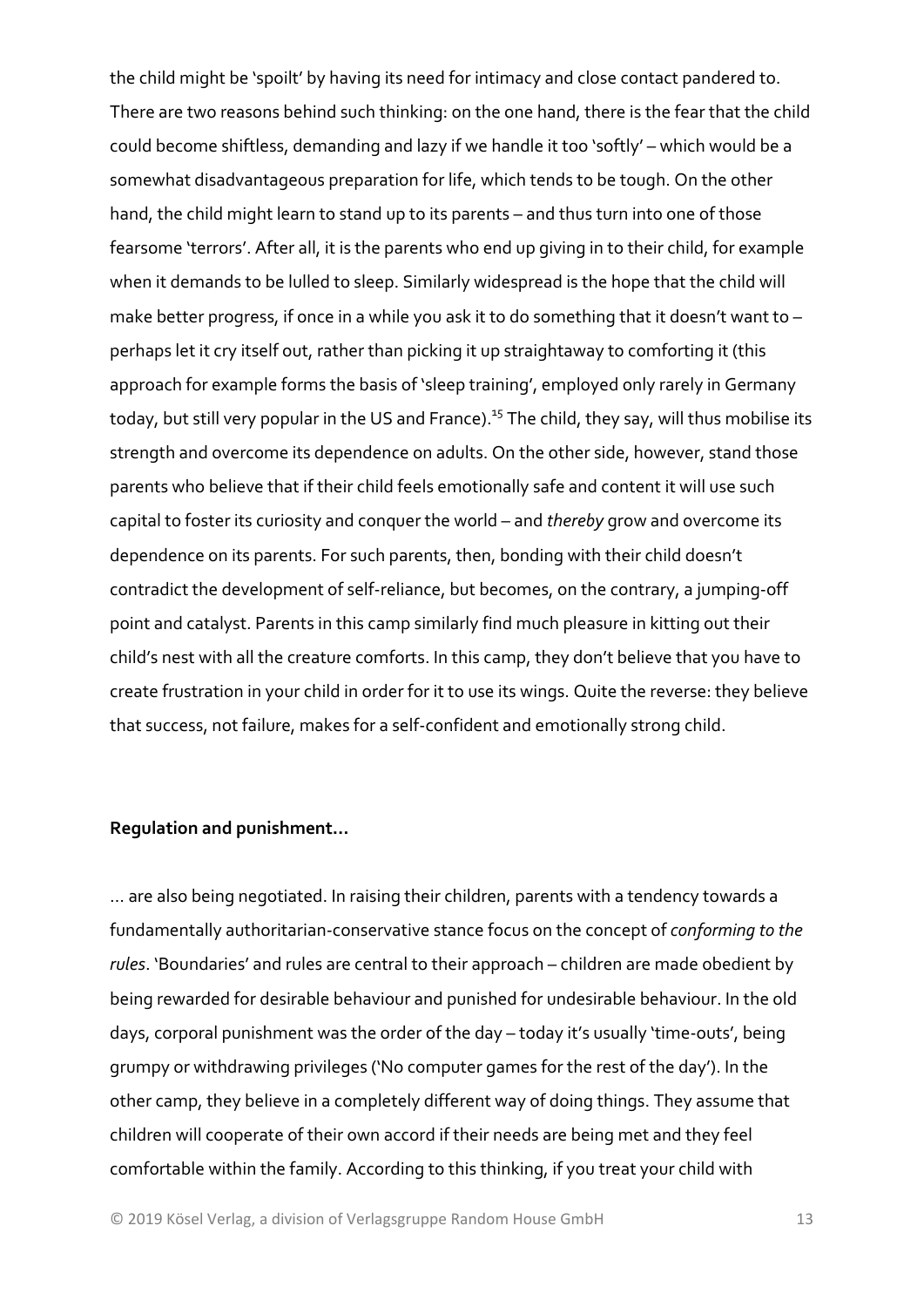compassion, kindness and generosity it will naturally become itself compassionate, kind and generous. The parents in the other camp, in turn, accuse these parents of really only wanting to be friends with their child. 'If we're not dictating and punishing, then we must be saying toddlers are free to choose not to use a car seat,' as Alfie Kohn comments.<sup>16</sup> These then counter with the accusation that the parents in the other camp are behaving like 'gardeners who are so busy repairing the garden fences that they forget all about actual gardening in the garden', as the child therapist Henning Köhler puts it.<sup>17</sup>

#### **Who's right?**

Which camp is has it right lies in the eye – or heart – of the beholder, and parents are thus never simply in the wrong. But what about the children? For them, after all, what counts is neither the intention, nor the method, nor their parents' conception of what it means to be human. What counts for the child is only how much emotional security it can gain as it grows up (we'll discuss this further in Chapter 6). The best prerequisite for this is a system of parenting calibrated towards trust – this is my firm conviction and in my view the only possible interpretation of the expert literature in the field. Consequently, the best thing a child can do is beg that the stork deposits it with a set of parents on *this* side of the eternal divide!

However – and let me add this right away – it should then also very much hope that it finds a stimulating environment there as well, in which a child can grow and prove itself. Because it's quite possible to waste your childhood, even on the more beautiful side of the divide, if everything there circles around the parents' plans and entertainment programmes. Bonding without freedom doesn't work for human children.

And maybe that's the reason why even those who raise their children in an 'ideal' way don't automatically have ideal children. Whether all the parents' wishes and all their love have any effect on the child depends also on how confident and strong the parents are themselves. Whether they have shining eyes or dull eyes, whether they face the world joyfully or fearfully. True, children whose parents raise them with strictness but shining eyes may be better off than children who are raised 'responsively', but by parents who are uncomfortable in their own skin. This doesn't mean that there should be no limit to what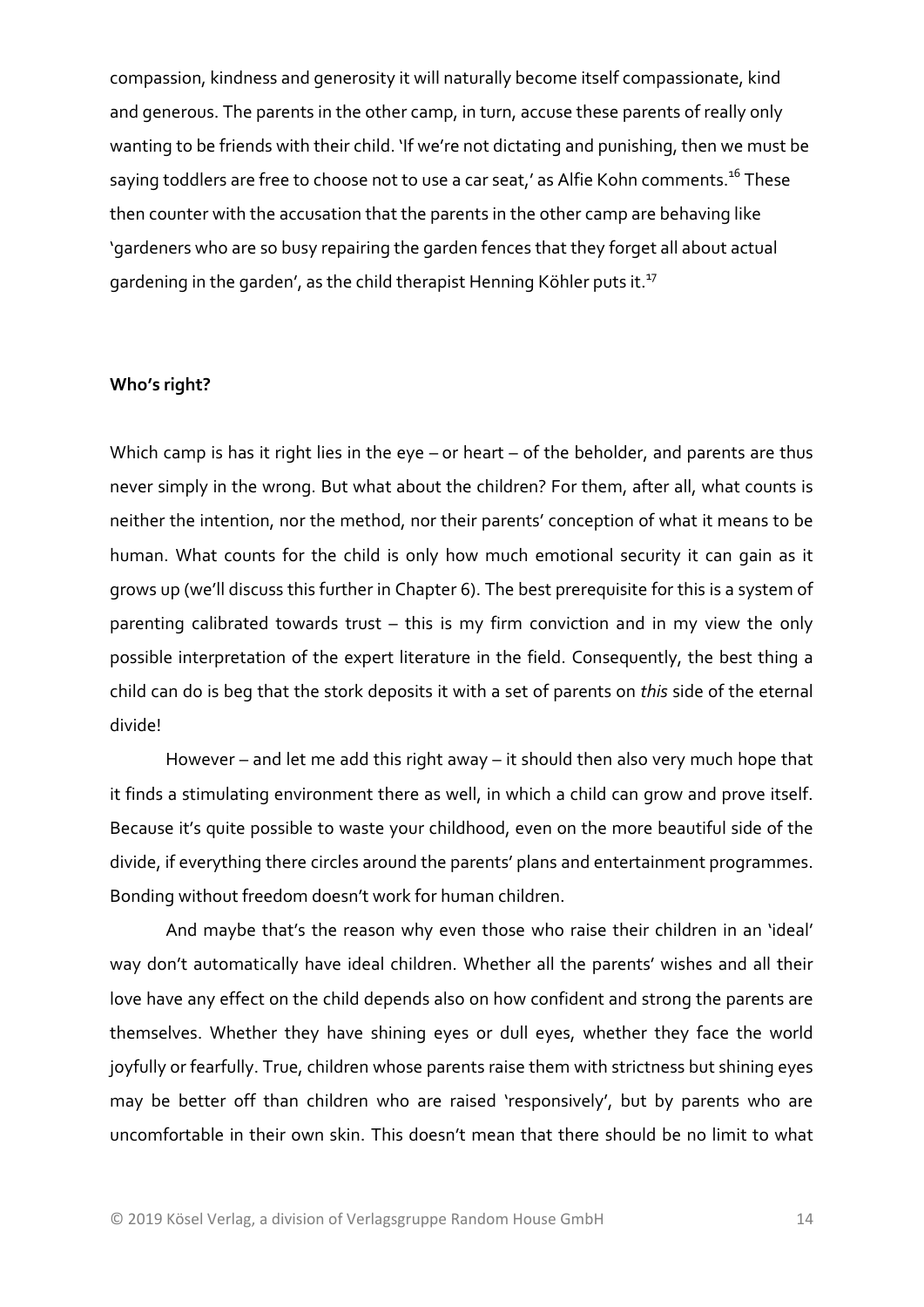parents expect from their children – no, children have childlike, small load limits. But children will be generous, if their parents are inspired.

We can see, then, that there is no reason to see things only in black and white. Along with the question of the best parenting method, what also matters is the parents' lived attitude. But I don't wish any child to be raised by parents whose authoritarian stance is balanced out by various 'bonus stances' – that is no suitable model, either. In my opinion, raising a child in a responsive way as well as giving it a sense of lust for life is the best prerequisite to enable it to lead a good life, and defy the right‐wing populists' line.

- <sup>1</sup> As reported in *Die Welt* on 24 February 2016. Available online at
- https://www.welt.de/politik/deutschland/article152596882/Gauland-vergleicht-Asylkrise-mit-

Wasserrohrbruch.html (last accessed 6 Dec 2018).<br><sup>2</sup> Reported in the *Washington Post* on 8 February 2016. Available online at

<sup>3</sup> Reuters, 23 Jan 2016; see https://www.reuters.com/article/us-usa-election/confident-trump-says-could-<br>shoot-somebody-and-not-lose-voters-idUSMTZSAPEC1NFEQLYN (last accessed 6 Dec 2018).

watching and I'll tell you whether you're voting for Trump'), *Süddeutsche Zeitung*, 18 November 2017. Available online at https://www.sueddeutsche.de/medien/usa-sag-mir-was-du-schaust-und-ich-sage-dir-ob-<br>du-trump-waehlst-1.3747241 (last accessed 6 Dec 2018).

 $14$  Of course, the same argument continues within society at large. Experts get involved (each camp has its contingent of these), as do scientists (each camp draws on different ones), and now it's become a hot topic on social media, too. They refer to theories (one camp prefers bonding theories, the other behavioural theories).

<sup>(</sup>Footnotes will be completed and edited)

https://www.washingtonpost.com/news/the-fix/wp/2016/02/08/donald-trumps-answer-on-torture-is-reallyout-there-even-for-trump/ (last accessed 6 Dec 2018).

<sup>&</sup>lt;sup>4</sup> Müller, p. 115.<br><sup>5</sup> George Lakoff, *Linguistics and Natural Logic* (Ann Arbor, 1970). See also Lakoff's *Women, Fire, and Dangerous Things: What Categories Reveal About the Mind (University of Chicago Press, 1987).* <sup>6</sup> George Lakoff and Elisabeth Wehling.

Interview in *ZEIT Campus,* 'Schlimmer als Hillary Clinton kann man es nicht machen' ('Hillary is making a complete hash of it'), no. 6, 4 Oct 2016. Available online at https://www.zeit.de/campus/2016/06/sprache-<br>politiker-hillary-clinton-linguistik-elisabeth-wehling/komplettansicht (last accessed 6 Dec 2018).

 $^8$  Elisabeth Wehling.<br><sup>9</sup> Duriez, B., Vansteenkiste, M., Soenens, B., & De Witte, H. (2007), 'The Social Costs of Extrinsic Relative to Intrinsic Goal Pursuits: Their Relation With Social Dominance and Racial and Ethnic Prejudice', *Journal of Personality*, 75(4), 757–82. Available online at https://doi.org/10.1111/j.1467‐6494.2007.00456.x (last accessed 6 Dec 2018).<br><sup>10</sup> Kathrin Werner, 'Sag mir, was du schaust, und ich sage dir, ob du Trump wählst' ('Tell me what you're

<sup>11</sup> Conservatives and right-wing authoritarians may share a sceptical world view emphasising security; however, while conservatives care about those traditions and institutions (religious, social, or of government) designed to control the tricky human animal, right‐wing authoritarians believe in submitting to a hierarchical order and a leader-figure. And it's because the authoritarian camp is unable to create a form of security out of<br>pre-existing structures, that the authoritarian movement is by its very nature disruptive.

<sup>12&</sup>lt;br>Portuan Hassel, 'Der Kampf der Herrschenden gegen Spott und Ironie' ('The government's fight against mockery and irony'), *Süddeutsche Zeitung*, 22 May 2018. Available online at

https://www.sueddeutsche.de/kultur/meinungsfreiheit-in-polen-der-kampf-der-herrschenden-gegen-spott-<br>und-ironie-1.3987237 (last accessed 6 Dec 2018).

<sup>&</sup>lt;sup>13</sup> If you follow this purely identity-based safeguarding to its logical conclusion, then right-wing authoritarian<br>populism presents us once again with pre-Enlightenment man, for whom truth is only ever a postulate.